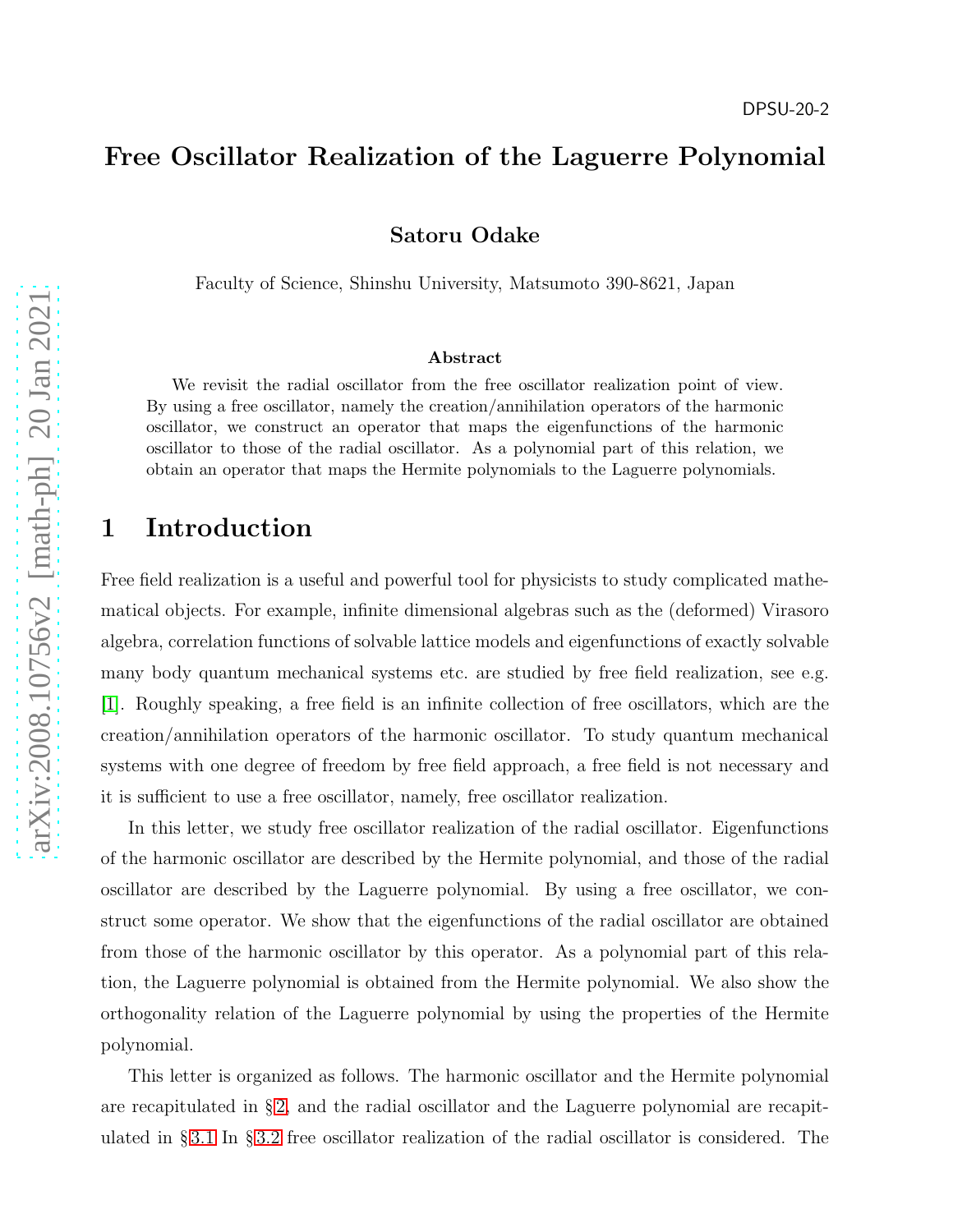eigenfunctions of the radial oscillator are obtained from those of the harmonic oscillator. Section [4](#page-6-0) is for a summary and comments.

# <span id="page-1-0"></span>2 Harmonic Oscillator

In this section we recapitulate the harmonic oscillator [\[2\]](#page-7-1) and the Hermite polynomial [\[3\]](#page-7-2).

The Hamiltonian of the harmonic oscillator is

<span id="page-1-4"></span>
$$
\mathcal{H} = p^2 + x^2 - 1,\tag{1}
$$

(the standard normalization is  $\mathcal{H}^{\text{st}} = \frac{1}{2}$  $(\frac{1}{2}(\mathcal{H}+1))$ , where  $x \in \mathbb{R}$  is the coordinate and  $p = -i\frac{d}{dx}$  $dx$ is the momentum. The Schrödinger equation and eigenfunctions are

$$
\mathcal{H}\phi_n(x) = \mathcal{E}_n \phi_n(x) \quad (n \in \mathbb{Z}_{\geq 0}),\tag{2}
$$

$$
\mathcal{E}_n = 2n, \quad \phi_n(x) = e^{-\frac{1}{2}x^2} H_n(x), \quad (\phi_m, \phi_n) = 2^n n! \sqrt{\pi} \, \delta_{mn}, \tag{3}
$$

where the inner product of functions f and g is  $(f, g) \stackrel{\text{def}}{=} \int_{-\infty}^{\infty} dx f(x)^* g(x)$ . Here  $H_n(x)$  is the Hermite polynomial,

<span id="page-1-1"></span>
$$
H_n(x) = (2x)^n {}_2F_0\left(\begin{array}{c} -\frac{n}{2}, -\frac{n-1}{2} \\ - \end{array} \Big| -\frac{1}{x^2} \right) = n! \sum_{k=0}^{\left[\frac{n}{2}\right]} \frac{(-1)^k (2x)^{n-2k}}{k! \left(n-2k\right)!},\tag{4}
$$

where  $[x]$  denotes the greatest integer not exceeding x and  $_rF_s$  is the hypergeometric function,

<span id="page-1-3"></span><span id="page-1-2"></span>
$$
_{r}F_{s}\left(\begin{array}{c}a_{1},\ldots,a_{r}\\b_{1},\ldots,b_{s}\end{array}\Big| z\right)=\sum_{k=0}^{\infty}\frac{(a_{1},\ldots,a_{r})_{k}}{(b_{1},\ldots,b_{s})_{k}}\frac{z^{k}}{k!}.
$$
 (5)

More explicitly, [\(4\)](#page-1-1) is

$$
H_{2n}(x) = \sum_{k=0}^{n} c'_{n,k} x^{2k}, \qquad c'_{n,k} = \frac{(-1)^{n-k} 2^{2k} (2n)!}{(2k)! (n-k)!},
$$
\n(6)

$$
H_{2n+1}(x) = \sum_{k=0}^{n} c_{n,k}'' x^{2k+1}, \quad c_{n,k}'' = \frac{(-1)^{n-k} 2^{2k+1} (2n+1)!}{(2k+1)! (n-k)!}.
$$
 (7)

Note that  $2^{-n}H_n(x)$  is a monic polynomial in x.

Annihilation and creation operators a and  $a^{\dagger}$ , and the number operator N are defined by

$$
a \stackrel{\text{def}}{=} \frac{1}{\sqrt{2}}(x+ip), \quad a^{\dagger} \stackrel{\text{def}}{=} \frac{1}{\sqrt{2}}(x-ip), \quad N \stackrel{\text{def}}{=} a^{\dagger}a,
$$
 (8)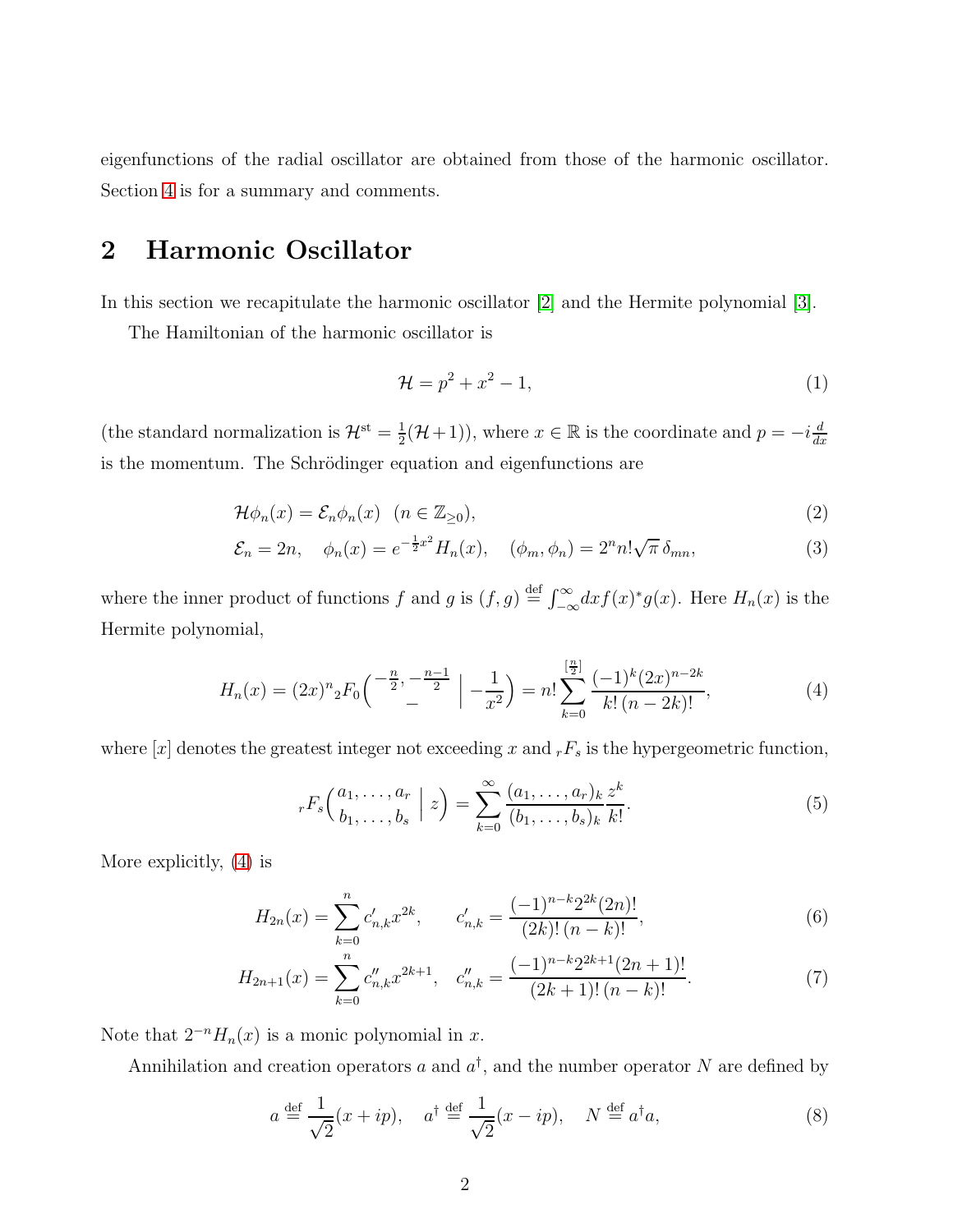and they satisfy

$$
[a, a†] = 1, \quad [N, a] = -a, \quad [N, a†] = a†, \quad \mathcal{H} = 2N \quad (\mathcal{H}^{\text{st}} = N + \frac{1}{2}), \tag{9}
$$

and

<span id="page-2-0"></span>
$$
a\phi_n(x) = \sqrt{2} n\phi_{n-1}(x), \quad a^{\dagger}\phi_n(x) = \frac{1}{\sqrt{2}} \phi_{n+1}(x), \quad N\phi_n(x) = n\phi_n(x). \tag{10}
$$

By the similarity transformation in terms of the ground state wavefunction  $\phi_0(x) = e^{-\frac{1}{2}x^2}$ , we define  $\tilde{X}$  for an operator X as

$$
\tilde{X} \stackrel{\text{def}}{=} \phi_0(x)^{-1} \circ X \circ \phi_0(x). \tag{11}
$$

For example,  $\tilde{x} = x$ ,  $\tilde{p} = p + ix$ ,  $\tilde{a} = \frac{1}{\sqrt{2}}$ 2  $\frac{d}{dx}$ ,  $\tilde{a}^{\dagger} = \frac{1}{\sqrt{2}}$  $\frac{1}{2}(-\frac{d}{dx}+2x)$  and  $\tilde{N}=\tilde{a}^{\dagger}\tilde{a}$ . The relations [\(10\)](#page-2-0) become

<span id="page-2-1"></span>
$$
\tilde{a}H_n(x) = \sqrt{2}nH_{n-1}(x), \quad \tilde{a}^\dagger H_n(x) = \frac{1}{\sqrt{2}}H_{n+1}(x), \quad \tilde{N}H_n(x) = nH_n(x). \tag{12}
$$

The first equation of [\(12\)](#page-2-1) is

<span id="page-2-2"></span>
$$
\frac{d}{dx}H_n(x) = 2nH_{n-1}(x). \tag{13}
$$

From  $(6)-(7)$  $(6)-(7)$ , we have

<span id="page-2-3"></span>
$$
\frac{H_{2n+1}(x)}{2^{2n+1}x} = \sum_{k=0}^{n} \frac{(-1)^k n!}{(n-k)!} \frac{H_{2(n-k)}(x)}{2^{2(n-k)}}.
$$
\n(14)

By [\(13\)](#page-2-2), we have  $\frac{d}{dx}\phi_{2n}(x) = 4n\phi_{2n-1}(x) - x\phi_{2n}(x)$ . Combining this and [\(14\)](#page-2-3), we obtain

<span id="page-2-4"></span>
$$
\frac{1}{x}\frac{d}{dx}\frac{\phi_{2n}(x)}{2^{2n}} = -2\sum_{k=0}^{n} \frac{(-1)^k n!}{(n-k)!} \frac{\phi_{2(n-k)}(x)}{2^{2(n-k)}} + \frac{\phi_{2n}(x)}{2^{2n}}.
$$
\n(15)

For later use, let us define an inner product of functions  $f$  and  $g$  on  $\mathbb{R}_{>0}$ ,

$$
(f,g)' \stackrel{\text{def}}{=} \int_0^\infty dx f(x)^* g(x). \tag{16}
$$

We remark that the eigenfunctions  $\phi_{2n}(x)$  and  $\phi_{2n+1}(x)$  are also orthogonal functions with respect to this inner product,

$$
(\phi_{2m}, \phi_{2n})' = 2^{2n-1}(2n)! \sqrt{\pi} \,\delta_{mn}, \quad (\phi_{2m+1}, \phi_{2n+1})' = 2^{2n}(2n+1)! \sqrt{\pi} \,\delta_{mn}.\tag{17}
$$

## 3 Radial Oscillator and Free Oscillator Realization

In this section, after recapitulating the radial oscillator [\[2\]](#page-7-1) and the Laguerre polynomial [\[3\]](#page-7-2), we present its free oscillator realization.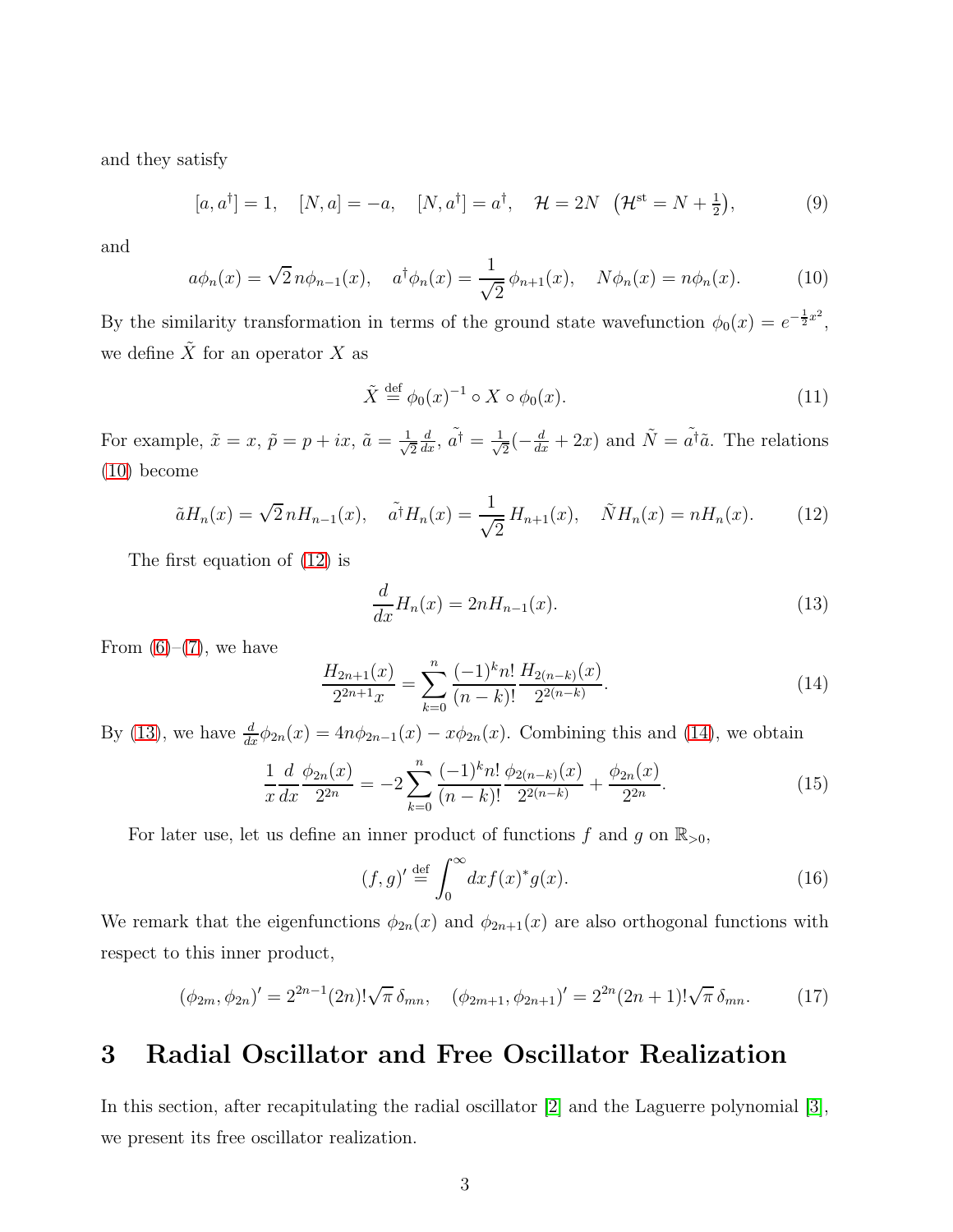### <span id="page-3-0"></span>3.1 Radial oscillator

The Hamiltonian of the radial oscillator is

$$
\mathcal{H}^{\mathcal{L}} = p^2 + x^2 + \frac{g(g-1)}{x^2} - 2g - 1,\tag{18}
$$

where the coordinate x takes a value in  $\mathbb{R}_{>0}$  and g is a coupling constant  $(g > \frac{1}{2})$ . The eigenfunctions of the Schrödinger equation  $(2)$  (with superscript L) are

<span id="page-3-7"></span>
$$
\mathcal{E}_n^{\mathcal{L}} = 4n, \quad \phi_n^{\mathcal{L}}(x) = x^g e^{-\frac{1}{2}x^2} L_n^{(g-\frac{1}{2})}(x^2), \quad (\phi_m^{\mathcal{L}}, \phi_n^{\mathcal{L}})' = \frac{1}{2n!} \Gamma(n+g+\frac{1}{2}) \delta_{mn}.
$$
 (19)

Here  $L_n^{(\alpha)}(\eta)$  is the Laguerre polynomial,

$$
L_n^{(\alpha)}(\eta) = \frac{(\alpha+1)_n}{n!} {}_1F_1\left(\frac{-n}{\alpha+1} \mid \eta\right) = \frac{1}{n!} \sum_{k=0}^n \frac{(-n)_k}{k!} (\alpha+k+1)_{n-k} \eta^k.
$$
 (20)

Note that  $(-1)^n n! L_n^{(\alpha)}(\eta)$  is a monic polynomial in  $\eta$ . By the similarity transformation in terms of the factor  $x^g$ ,  $\mathcal{H}^L$  becomes

<span id="page-3-3"></span>
$$
(x^g)^{-1} \circ \mathcal{H}^{\mathcal{L}} \circ x^g = -\frac{d^2}{dx^2} - \frac{2g}{x}\frac{d}{dx} + x^2 - 2g - 1 = \mathcal{H} - 2g - \frac{2g}{x}\frac{d}{dx}.
$$
 (21)

For later use, we present the following identities with a parameter  $g(n, m \in \mathbb{Z}_{\geq 0})$ :

$$
\sum_{k=0}^{n} \frac{(g)_k}{k!} = \frac{(g+1)_n}{n!},
$$
\n(22)

$$
\sum_{k=0}^{m-l} \binom{m}{k} \frac{(2(m-k))!}{2^{2(m-k)}(m-k-l)!} (g)_k = \frac{(2l)!}{2^{2l}} \binom{m}{l} \frac{(g+\frac{1}{2})_m}{(g+\frac{1}{2})_l} \quad (0 \le l \le m),\tag{23}
$$

$$
\sum_{l_1=0}^{m} \sum_{l_2=0}^{n} (-1)^{l_1+l_2} \binom{m}{l_1} \binom{n}{l_2} \frac{(g+\frac{1}{2})_{l_1+l_2}}{(g+\frac{1}{2})_{l_1}(g+\frac{1}{2})_{l_2}} = \delta_{mn} \frac{n!}{(g+\frac{1}{2})_n}.\tag{24}
$$

#### <span id="page-3-1"></span>3.2 Free oscillator realization

Let us define an operator  $b$  as

<span id="page-3-6"></span><span id="page-3-5"></span><span id="page-3-4"></span>
$$
b \stackrel{\text{def}}{=} \frac{1}{N+1}a^2. \tag{25}
$$

By [\(10\)](#page-2-0), action of b on  $\phi_n(x)$  is

$$
b\phi_0(x) = b\phi_1(x) = 0, \quad b\phi_n(x) = 2n\phi_{n-2}(x) \quad (n \ge 2), \tag{26}
$$

and we have

<span id="page-3-2"></span>
$$
b^k \frac{\phi_{2n}(x)}{2^{2n}} = \frac{n!}{(n-k)!} \frac{\phi_{2(n-k)}(x)}{2^{2(n-k)}} \quad (0 \le k \le n), \quad b^k \phi_{2n}(x) = 0 \quad (k > n). \tag{27}
$$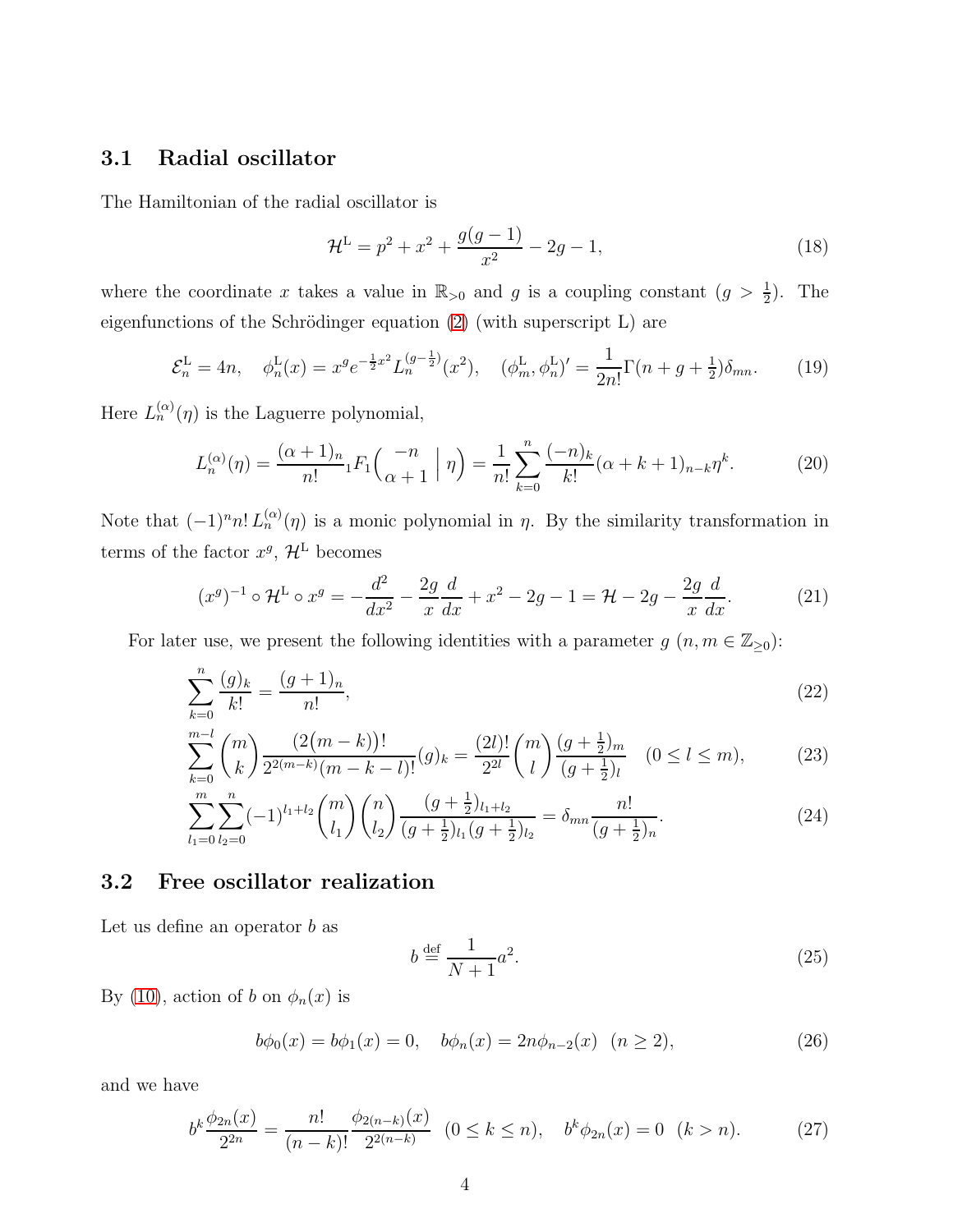Let us consider the following function:

$$
F_n(x) \stackrel{\text{def}}{=} x^g \, {}_1F_0\left(\begin{array}{c} g \\ - \end{array}\right) - b \bigg) \frac{\phi_{2n}(x)}{2^{2n}} \quad (n \in \mathbb{Z}_{\geq 0}).\tag{28}
$$

Although the hypergeometric function  $_1F_0$  is an infinite series, it is truncated to a finite sum by [\(27\)](#page-3-2),

<span id="page-4-1"></span>
$$
F_n(x) = x^g \sum_{k=0}^n \frac{(g)_k}{k!} (-b)^k \frac{\phi_{2n}(x)}{2^{2n}} = x^g \sum_{k=0}^n (-1)^k \binom{n}{k} (g)_k \frac{\phi_{2(n-k)}(x)}{2^{2(n-k)}},\tag{29}
$$

which is square integrable with respect to (, )'. Action of  $\mathcal{H}^L$  on  $F_n(x)$  is

$$
\mathcal{H}^{\mathcal{L}}F_n(x) = x^g \cdot x^{-g} \mathcal{H}^{\mathcal{L}}x^g \cdot \sum_{k=0}^n (-1)^k {n \choose k} (g)_k \frac{\phi_{2(n-k)}(x)}{2^{2(n-k)}}
$$
  
\n
$$
\stackrel{\text{(i)}}{=} x^g \sum_{k=0}^n (-1)^k {n \choose k} (g)_k \left(\mathcal{H} - 2g - \frac{2g}{x} \frac{d}{dx}\right) \frac{\phi_{2(n-k)}(x)}{2^{2(n-k)}}
$$
  
\n
$$
\stackrel{\text{(ii)}}{=} x^g \sum_{k=0}^n (-1)^k {n \choose k} (g)_k 4(n-k-g) \frac{\phi_{2(n-k)}(x)}{2^{2(n-k)}}
$$
  
\n
$$
+ x^g \sum_{k=0}^n (-1)^k {n \choose k} (g)_k 4g \sum_{l=0}^{n-k} \frac{(-1)^l (n-k)!}{(n-k-l)!} \frac{\phi_{2(n-k-l)}(x)}{2^{2(n-k-l)}},
$$
\n(30)

where we have used (i): [\(21\)](#page-3-3), (ii): [\(2\)](#page-1-4) and [\(15\)](#page-2-4). By changing the summation variable  $k, l$  to  $k, m = k + l$ , the second term of [\(30\)](#page-4-0) (in the last line) becomes

<span id="page-4-0"></span>
$$
x^{g} \sum_{m=0}^{n} \sum_{k=0}^{m} (-1)^{k} {n \choose k} (g)_{k} 4g(-1)^{m-k} \frac{(n-k)!}{(n-m)!} \frac{\phi_{2(n-m)}(x)}{2^{2(n-m)}}
$$
  
=  $x^{g} \sum_{m=0}^{n} (-1)^{m} {n \choose m} \frac{\phi_{2(n-m)}(x)}{2^{2(n-m)}} 4g m! \sum_{k=0}^{m} \frac{(g)_{k}}{k!}$   

$$
\stackrel{\text{(i)}}{=} x^{g} \sum_{m=0}^{n} (-1)^{m} {n \choose m} \frac{\phi_{2(n-m)}(x)}{2^{2(n-m)}} 4g(g+1)_{m}
$$
  
=  $x^{g} \sum_{m=0}^{n} (-1)^{m} {n \choose m} (g)_{m} 4(g+m) \frac{\phi_{2(n-m)}(x)}{2^{2(n-m)}},$ 

where we have used  $(22)$  in (i). Therefore we obtain

$$
\mathcal{H}^{\mathcal{L}}F_n(x) = x^g \sum_{k=0}^n (-1)^k \binom{n}{k} (g)_k 4n \frac{\phi_{2(n-k)}(x)}{2^{2(n-k)}} = 4nF_n(x). \tag{31}
$$

This means that  $F_n(x)$  is an eigenfunction of  $\mathcal{H}^L$  with energy eigenvalue 4n, namely,  $F_n(x) \propto$  $\phi_n^L(x)$ . By comparing the highest term of the polynomial part (the part other than  $x^ge^{-\frac{1}{2}x^2}$ ),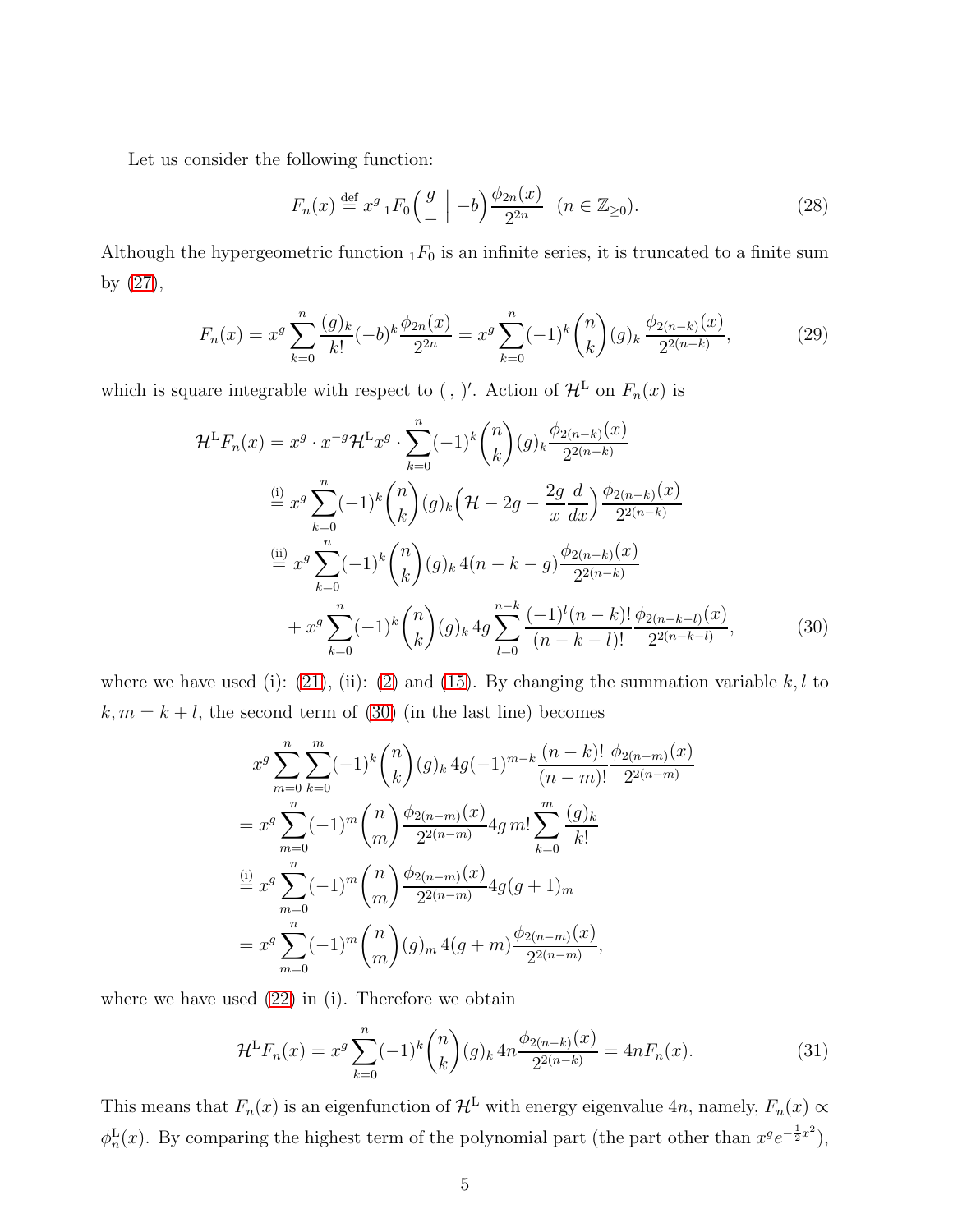we obtain

<span id="page-5-1"></span>
$$
(-1)^{n} n! \phi_n^{\mathcal{L}}(x) = F_n(x), \tag{32}
$$

namely,

<span id="page-5-2"></span>
$$
(-1)^{n} n! \phi_n^{\mathcal{L}}(x) = x^g \, {}_1F_0\left(\begin{array}{c} g \\ - \end{array}\right) - b \frac{\phi_{2n}(x)}{2^{2n}}.
$$
 (33)

Therefore the eigenfunction of the radial oscillator  $\phi_n^{\mathcal{L}}(x)$  is obtained from that of the harmonic oscillator  $\phi_{2n}(x)$  by the operator  $x^g \, {}_1F_0\left({g \over 2}\right)$  $\binom{g}{-}$  –*b*). The polynomial part of this relation gives

<span id="page-5-3"></span>
$$
(-1)^{n} n! L_{n}^{(g-\frac{1}{2})}(x^{2}) = {}_{1}F_{0}\left(\frac{g}{-}\left|-\tilde{b}\right\rangle \frac{H_{2n}(x)}{2^{2n}},\right)
$$
\n(34)

where  $\tilde{b} = \frac{1}{\tilde{N}+1} \tilde{a}^2$ . This gives the Laguerre polynomial in terms of the Hermite polynomial of even degree,

<span id="page-5-4"></span>
$$
(-1)^{n} n! L_{n}^{(g-\frac{1}{2})}(x^{2}) = \sum_{k=0}^{n} (-1)^{k} {n \choose k} (g)_{k} \frac{H_{2(n-k)}(x)}{2^{2(n-k)}}.
$$
 (35)

Next let us consider the orthogonality relation of  $F_n(x)$ . For  $k \in \mathbb{Z}_{\geq 0}$ , we have

<span id="page-5-0"></span>
$$
\int_0^\infty dx x^{2g} e^{-x^2} x^{2k} = \frac{1}{2} \Gamma(g + k + \frac{1}{2}) = (g + \frac{1}{2})_k \frac{\Gamma(g + \frac{1}{2})}{2}.
$$
 (36)

The inner product  $(F_m, F_n)'$  is calculated as follows:

$$
(F_m, F_n)'
$$
\n
$$
\stackrel{\text{(i)}}{=} \sum_{k_1=0}^m (-1)^{k_1} \binom{m}{k_1} (g)_{k_1} \sum_{k_2=0}^n (-1)^{k_2} \binom{n}{k_2} (g)_{k_2} \left( x^g \frac{\phi_{2(m-k_1)}(x)}{2^{2(m-k_1)}}, x^g \frac{\phi_{2(n-k_2)}(x)}{2^{2(n-k_2)}} \right)'
$$
\n
$$
\stackrel{\text{(ii)}}{=} \sum_{k_1=0}^m (-1)^{k_1} \binom{m}{k_1} (g)_{k_1} \sum_{k_2=0}^n (-1)^{k_2} \binom{n}{k_2} (g)_{k_2} \sum_{l_1=0}^{m-k_1} \sum_{l_2=0}^{n-k_2} \frac{c'_{m-k_1,l_1}}{2^{2(m-k_1)}} \frac{c'_{n-k_2,l_2}}{2^{2(n-k_2)}} (g + \frac{1}{2})_{l_1+l_2} \frac{\Gamma(g + \frac{1}{2})}{2}
$$
\n
$$
\stackrel{\text{(iii)}}{=} \sum_{l_1=0}^m \sum_{l_2=0}^n \frac{(-1)^{m+n-l_1-l_2} 2^{2(l_1+l_2)}}{(2l_1)!(2l_2)!} (g + \frac{1}{2})_{l_1+l_2}
$$
\n
$$
\times \sum_{k_1=0}^{m-l_1} \binom{m}{k_1} \frac{(2(m-k_1))!}{2^{2(m-k_1)}(m-k_1-l_1)!} (g)_{k_1} \sum_{k_2=0}^{n-l_2} \binom{n}{k_2} \frac{(2(n-k_2))!}{2^{2(n-k_2)}(n-k_2-l_2)!} (g)_{k_2} \times \frac{\Gamma(g + \frac{1}{2})}{2}
$$
\n
$$
\stackrel{\text{(iv)}}{=} \sum_{l_1=0}^m \sum_{l_2=0}^n (-1)^{l_1+l_2} \binom{m}{l_1} \binom{n}{l_2} \frac{(g + \frac{1}{2})_{l_1+l_2}}{(g + \frac{1}{2})_{l_1}} (g + \frac{1}{2})_{l_2} \times (-1)^{m+n} (g + \frac{1}{2})_m (g + \frac{1}{2})
$$

where we have used (i):  $(29)$ , (ii):  $(6)$  and  $(36)$ , (iii):  $(6)$  and changing of the order of sums, (iv): [\(23\)](#page-3-5), (v): [\(24\)](#page-3-6). On the other hand, [\(32\)](#page-5-1) gives  $(F_m, F_n)' = (-1)^{m+n} m! n! (\phi_m^L, \phi_n^L)'$ . Thus the orthogonality relation  $(\phi_m^{\text{L}}, \phi_n^{\text{L}})' = \frac{1}{2n}$  $\frac{1}{2n!}\Gamma(n+g+\frac{1}{2})$  $\frac{1}{2}$ ) $\delta_{mn}$  [\(19\)](#page-3-7) is recovered.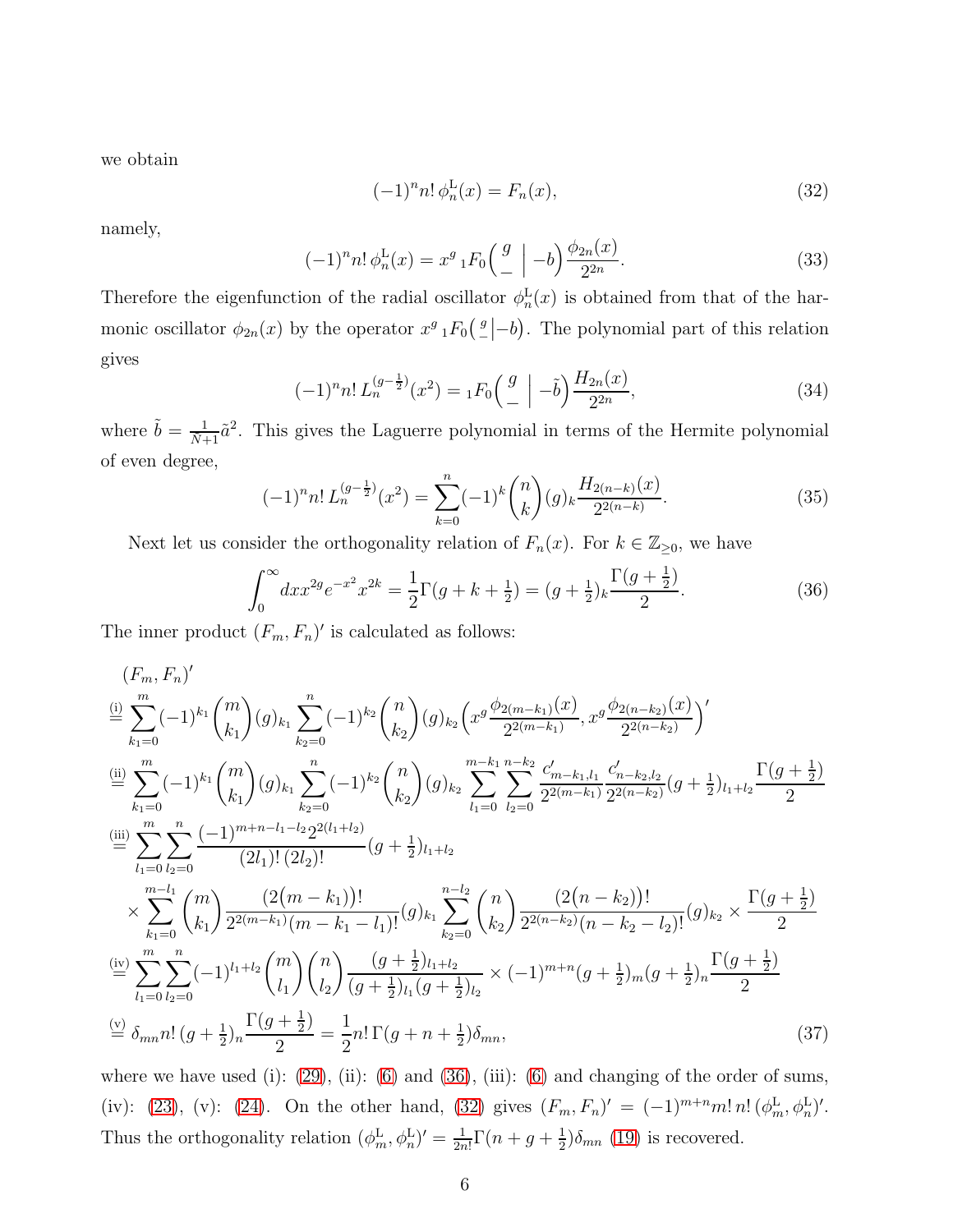### <span id="page-6-0"></span>4 Summary and Comments

Free oscillator realization of the radial oscillator is studied. We have shown that the operator  $x^g \, {}_1F_0\left({g \over -1}\right)$  $\frac{g}{-}$  |-b) maps the eigenfunction of the harmonic oscillator  $\phi_{2n}(x)$  to that of the radial oscillator  $\phi_n^{\rm L}(x)$ , [\(33\)](#page-5-2). As the polynomial part of this relation, the operator  ${}_1F_0\left({}^g_-\right)$  $\frac{g}{-}\left(-\tilde{b}\right)$ maps the Hermite polynomial  $H_{2n}(x)$  to the Laguerre polynomial  $L_n^{(g-\frac{1}{2})}(x^2)$ , [\(34\)](#page-5-3). This gives the Laguerre polynomial in terms of the Hermite polynomial of even degree, [\(35\)](#page-5-4). The orthogonality relation of the Laguerre polynomial is obtained by using the properties of the Hermite polynomial.

We have presented the operator that maps  $\phi_{2n}(x)$  to  $\phi_n^{\mathcal{L}}(x)$ . Similarly, we can construct an operator, which maps  $\phi_{2n+1}(x)$  to  $\phi_n^{\text{L}}(x)$ . The result is as follows:

$$
(-1)^{n} n! \phi_n^{\mathcal{L}}(x) = x^{g-1} {}_1F_0 \left( \begin{array}{c} g-1\\- \end{array} \Big| -b' \right) \frac{\phi_{2n+1}(x)}{2^{2n+1}}, \quad b' \stackrel{\text{def}}{=} \frac{1}{N+2} a^2. \tag{38}
$$

The polynomial part of this relation gives

$$
(-1)^{n} n! L_{n}^{(g-\frac{1}{2})}(x^{2}) = \frac{1}{x} {}_{1}F_{0}\left(\begin{array}{c}g-1\\-\end{array}\right) - \tilde{b}'\right) \frac{H_{2n+1}(x)}{2^{2n+1}},
$$
\n(39)

where  $\tilde{b}' = \frac{1}{\tilde{N}+2} \tilde{a}^2$ . This gives the Laguerre polynomial in terms of the Hermite polynomial of odd degree,

<span id="page-6-1"></span>
$$
(-1)^{n} n! L_{n}^{(g-\frac{1}{2})}(x^{2}) = \sum_{k=0}^{n} (-1)^{k} {n \choose k} (g-1)_{k} \frac{H_{2(n-k)+1}(x)}{2^{2(n-k)+1}x}.
$$
 (40)

Inverse transformations of [\(35\)](#page-5-4) and [\(40\)](#page-6-1) are

$$
\frac{H_{2n}(x)}{2^{2n}} = \sum_{k=0}^{n} {n \choose k} (g+1-k)_k (-1)^{n-k} (n-k)! L_{n-k}^{(g-\frac{1}{2})}(x^2),
$$
\n(41)

$$
\frac{H_{2n+1}(x)}{2^{2n+1}x} = \sum_{k=0}^{n} \binom{n}{k} (g-k)_k (-1)^{n-k} (n-k)! L_{n-k}^{(g-\frac{1}{2})}(x^2)
$$
\n(42)

<span id="page-6-4"></span><span id="page-6-3"></span><span id="page-6-2"></span>
$$
\stackrel{\text{(i)}}{=} \sum_{k=0}^{n} \binom{n}{k} (g+1-k)_k (-1)^{n-k} (n-k)! L_{n-k}^{(g+\frac{1}{2})} (x^2), \tag{43}
$$

where we have shifted  $g \to g + 1$  in (i) because [\(42\)](#page-6-2) does not depend on g. We remark that by setting  $g = 0$  in [\(41\)](#page-6-3) and [\(43\)](#page-6-4), they give the well known formula [\[3\]](#page-7-2),

$$
H_{2n}(x) = (-1)^n n! \, 2^{2n} L_n^{(-\frac{1}{2})}(x^2), \quad H_{2n+1}(x) = (-1)^n n! \, 2^{2n+1} x L_n^{(\frac{1}{2})}(x^2). \tag{44}
$$

There are infinitely many exactly solvable deformations of the radial oscillator, which are described by the multi-indexed Laguerre orthogonal polynomials [\[4\]](#page-7-3). It is an interesting problem to study their free oscillator realizations.